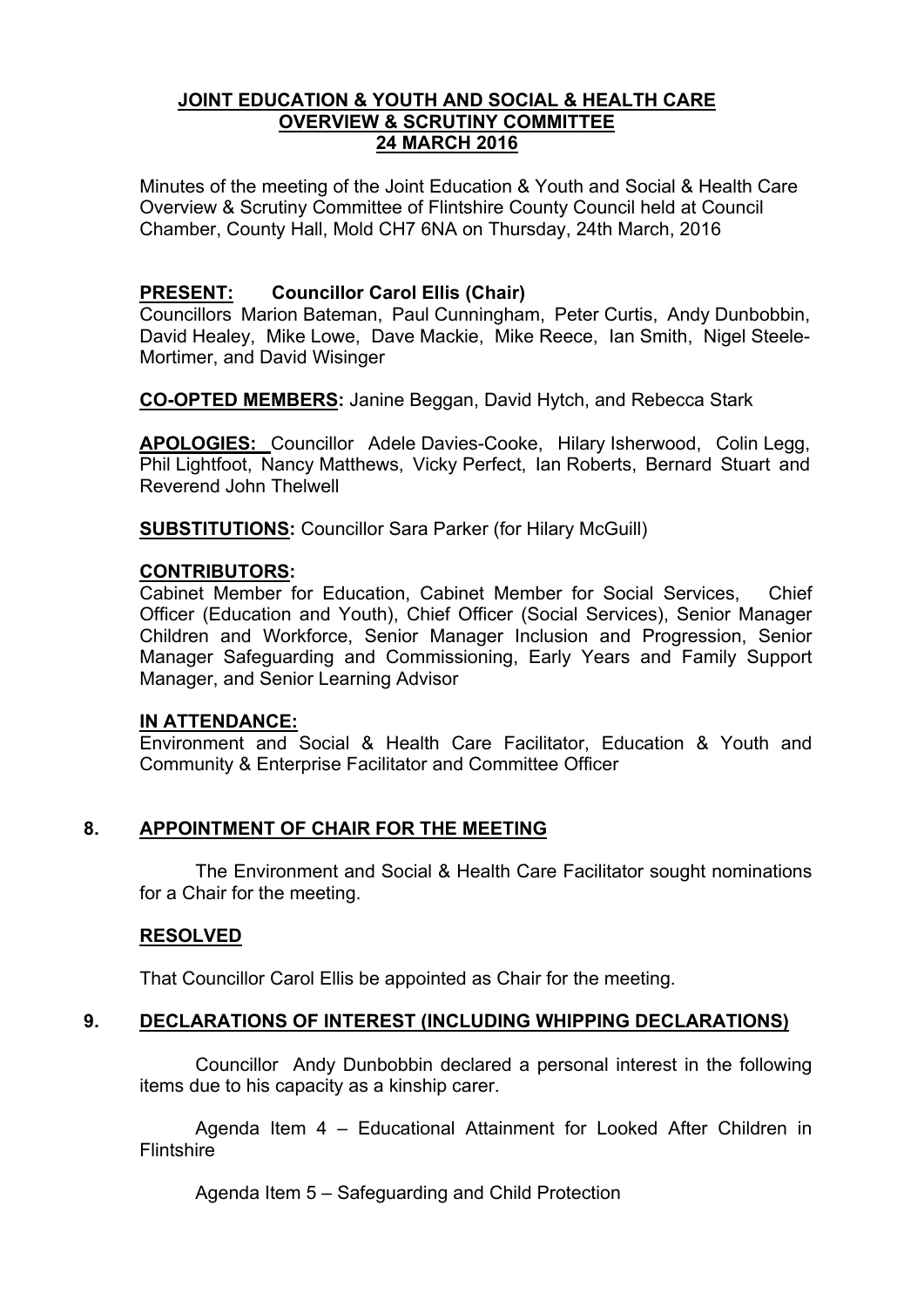Agenda Item 6 – Early Years and Family Support Service Annual Update

## **10. EDUCATIONAL ATTAINMENT OF LOOKED AFTER CHILDREN IN FLINTSHIRE**

The Senior Manager Inclusion and Progression introduced a report on the academic attainment of Looked After Children (LAC) in Flintshire for the year 2014-15. She provided background information and reported on learner outcomes for the Foundation Phase and Key Stages 2, 3 and 4, as detailed in the report. She advised that the education of LAC was a high priority in Flintshire and reported on some of the initiatives which had been implemented to support better outcomes for this vulnerable group of learners.

The Chairman thanked the Head of Inclusion Service for her detailed report and invited members to raise questions.

Councillor Dave Mackie suggested that information be included in future reports to demonstrate how educational attainment was improving for LAC. The Senior Manager Inclusion and Progression agreed to provide information on predicted outcomes and actual outcomes in future reports.

Councillor Ian Smith asked how the educational attainment for LAC compared to non-LAC. The Senior Manager Inclusion and Progression agreed to provide information on the educational attainment for Flintshire as a whole in future reports.

The Chair commented on the significant difficulties which LAC frequently had to overcome at an early age, and emphasised that this also needed to be taken into account when acknowledging their achievements.

## **RESOLVED:**

- (a) That Members continue to act as 'Champions' for Looked After Children, promoting awareness and challenging provision within Flintshire educational settings;
- (b) That the Annual Looked After Children Education Outcomes report, in future, be moved to a cycle following the performance indicator submission at the end of April.

#### **11. SAFEGUARDING AND CHILD PROTECTION**

The Chief Officer (Social Services) introduced a report to provide information in relation to Safeguarding and Child Protection within the county boundaries. He gave background information and advised that the report contained key statistical and performance related information about children for whom the Authority had significant safeguarding responsibilities for the period 1 April 2015 to 31 December 2015. The Chief Officer invited the Senior Manager Safeguarding and Commissioning to report on the key considerations as detailed in the report concerning the Child Protection Register, child protection conferences, child sexual exploitation, and the Safeguarding Unit.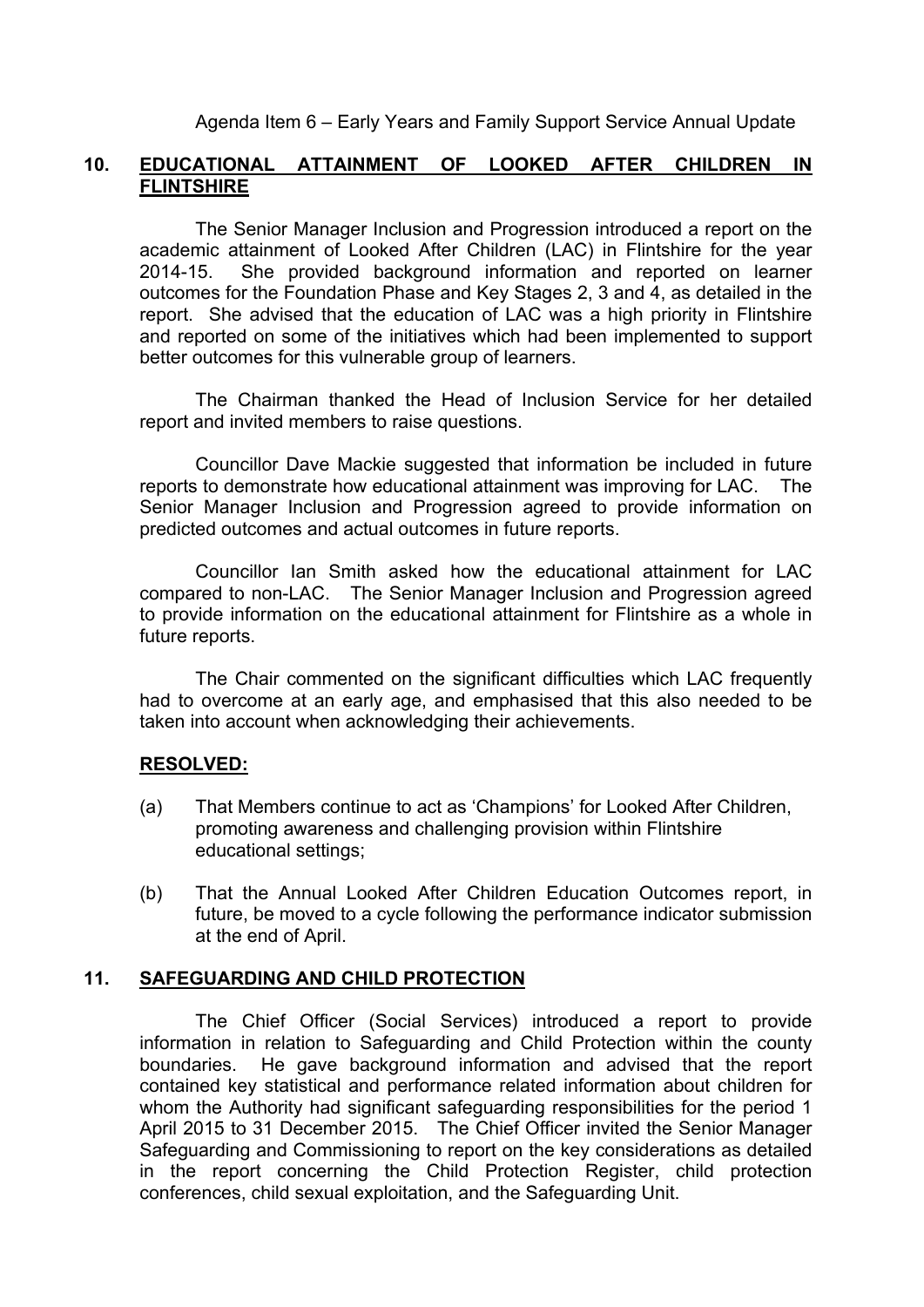# **RESOLVED:**

That the Committee accept the report as information in relation to Safeguarding and Child Protection for the period 1<sup>st</sup> April, 2015 to 31<sup>st</sup> December 2015.

#### **12. EARLY YEARS AND FAMILY SUPPORT SERVICE ANNUAL UPDATE**

The Chief Officer (Social Services) introduced a report to provide a summary of the work undertaken by the Early Years and Families Support service during 2015/16, funded through the Welsh Government (WG) anti-poverty programmes; Flying Start, Families First, and Communities First, and other WG funded projects and funding streams including European and Big Lottery. The Chief Officer drew attention to the Social Care Accolades Award, in the better outcomes through working together category, awarded to Flintshire Early Years and Family Support Service in April 2015, and the prestigious CANparent Quality Mark received by Flying Start in June 2015.

The Chief Officer introduced the Early Years and Family Support Manager and invited her to present the report.

Councillor David Healey congratulated the team on receiving the CANparent Quality Mark and Social Care Accolades Award and asked if this had been publicised in the local press. The Chief Officer agreed to follow this up and ensure that the awards were publicised in the local press on behalf of the Committee.

Councillor Dave Mackie commented on the issue of young children starting formal education in school who were not yet toilet trained and the additional pressure put on schools as a result. He asked if this matter could be raised and addressed through the Early Years and Family Support Service. Officers responded and explained that there were a range of projects available to support and enable families to build a connection and ongoing working relationship with schools.

## **RESOLVED**

That the Committee endorse the work and service delivery of the Early Years and Family Support Service, and approve a continued focus on early intervention and prevention services in Flintshire leading to better outcomes for families in need.

#### **13. CORPORATE PARENTING**

The Senior Manager Children and Workforce introduced a report on the Council's effectiveness as a Corporate Parent. He provided background information and advised that the report provided a focus on the expectations of Corporate Parenting within the framework of the Social Services and Well-Being Act (the Act). The report identified the need to refresh the existing Corporate Parenting Strategy within the context of the Act and the Council's Improvement Plan priorities for 2016/17. The Senior Manager Children and Workforce presented the report and drew attention to the key considerations.